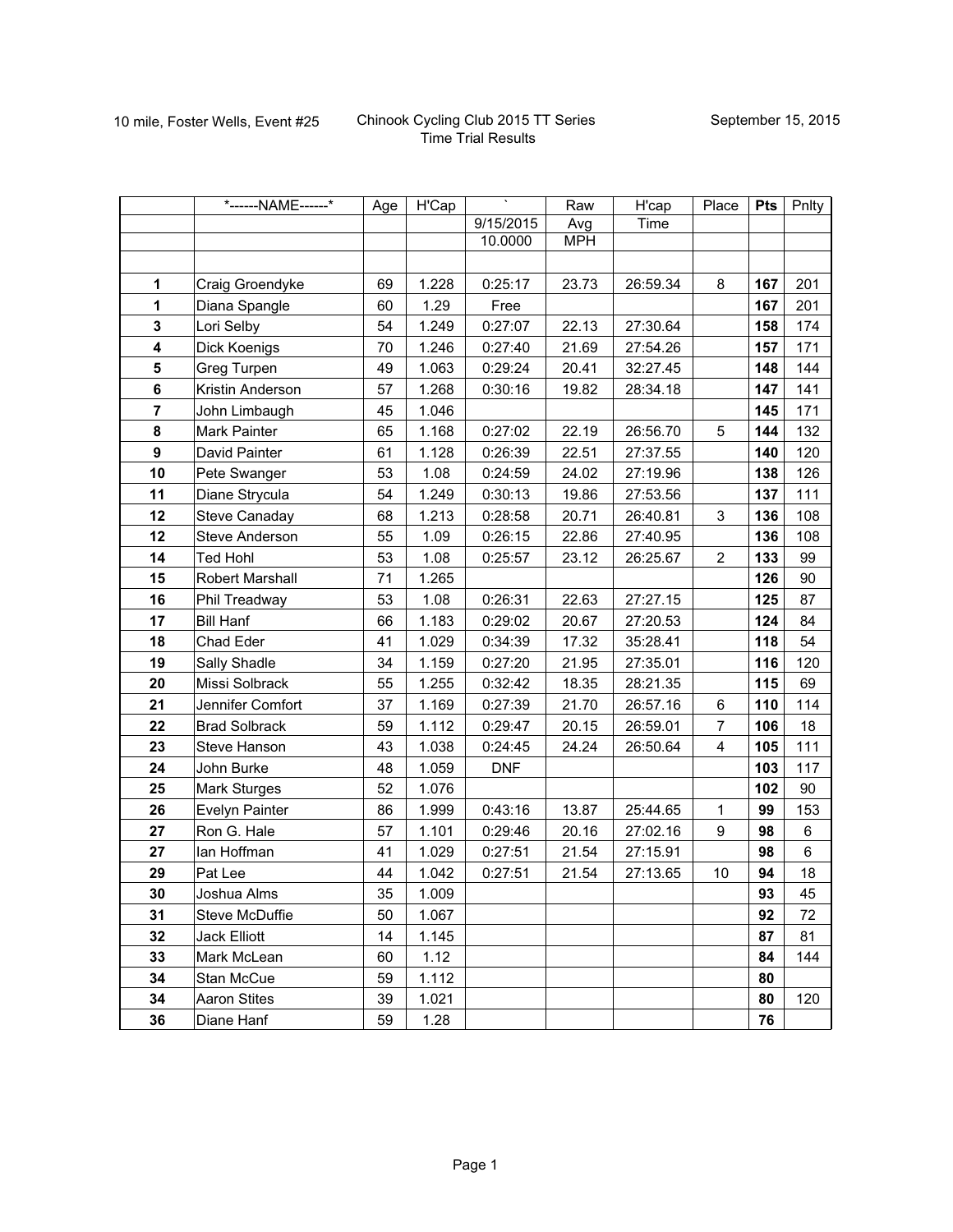|          |                                          |          |                |         |       |          | 69 |          |
|----------|------------------------------------------|----------|----------------|---------|-------|----------|----|----------|
| 37<br>37 | Catiana Coghlan<br><b>Summer Sturges</b> | 38<br>19 | 1.173<br>1.143 |         |       |          | 69 | 99<br>39 |
| 39       | Tom Kirchner                             | 67       | 1.198          | 0:39:02 | 15.37 | 32:34.92 | 68 |          |
| 40       | <b>Brad Atencio</b>                      | 51       | 1.071          |         |       |          | 64 |          |
| 40       | <b>Tim Elliott</b>                       | 63       | 1.145          |         |       |          | 64 | 120      |
| 42       | <b>Brian Schur</b>                       | 42       | 1.033          |         |       |          | 58 | 30       |
| 43       | Darrel Brown                             | 35       | 1.009          |         |       |          | 54 | 18       |
| 43       | Dave Fischer                             | 65       | 1.168          |         |       |          | 54 | 18       |
| 45       | Carolyn Sturges                          | 50       | 1.229          |         |       |          | 52 |          |
| 46       | Philip Nelson                            | 43       | 1.038          |         |       |          | 51 | 33       |
| 47       | Linda McLean                             | 59       | 1.28           |         |       |          | 49 | 75       |
| 48       | Paul Meier                               | 62       | 1.137          |         |       |          | 48 |          |
| 49       | Alexis Atencio                           | 15       | 1.223          |         |       |          | 44 |          |
| 49       | <b>Richard Grondin</b>                   | 57       | 1.101          |         |       |          | 44 |          |
| 49       | Mike Larche                              | 26       | 1              |         |       |          | 44 |          |
| 49       | Scott Sarber                             | 46       | 1.05           |         |       |          | 44 |          |
| 53       | Anne Farawila                            | 40       | 1.181          |         |       |          | 42 | 18       |
| 53       | Keyon Maljai                             | 34       | 1.006          |         |       |          | 42 | 18       |
| 55       | Porter Withers                           | 15       | 1.095          |         |       |          | 41 | 15       |
| 56       | <b>Shari Elliott</b>                     | 47       | 1.214          |         |       |          | 40 |          |
| 56       | Leah Swanger                             | 50       | 1.229          |         |       |          | 40 |          |
| 58       | <b>Becky Bechtold</b>                    | 70       | 1.436          | 0:40:39 | 14.76 | 28:18.47 | 36 |          |
| 58       | <b>Barry Nichols</b>                     | 42       | 1.033          |         |       |          | 36 |          |
| 60       | Chris Johnson                            | 39       | 1.021          | 0:30:04 | 19.96 | 29:26.90 | 32 |          |
| 60       | <b>Robert Bartol</b>                     | 47       | 1.054          |         |       |          | 32 | 24       |
| 62       | Deborah Burke                            | 45       | 1.205          |         |       |          | 28 | 24       |
| 62       | George Fraga                             | 54       | 1.084          |         |       |          | 28 | 18       |
| 62       | <b>Bill Pofahl</b>                       | 64       | 1.154          |         |       |          | 28 |          |
| 65       | John MacArthur                           | 51       | 1.071          |         |       |          | 27 | 9        |
| 66       | Morgan Larche                            | 25       | 1.143          |         |       |          | 24 |          |
| 66       | Andy Streibeck                           | 26       | 1              |         |       |          | 24 | 24       |
| 68       | Navindra Gunawardena                     | 33       | 1.003          |         |       |          | 20 |          |
| 68       | Jon Page                                 | 53       | 1.08           |         |       |          | 20 |          |
| 70       | Ken Call                                 | 49       | 1.063          |         |       |          | 16 | 24       |
| 70       | Ron D. Hale                              | 56       | 1.095          |         |       |          | 16 |          |
| 70       | Florence Kirchner                        | 68       | 1.397          |         |       |          | 16 |          |
| 70       | Porter McMichael                         | 18       | $\mathbf{1}$   |         |       |          | 16 |          |
| 70       | Michael Mealer                           | 35       | 1.009          |         |       |          | 16 |          |
| 70       | <b>April Ottey</b>                       | 49       | 1.224          |         |       |          | 16 |          |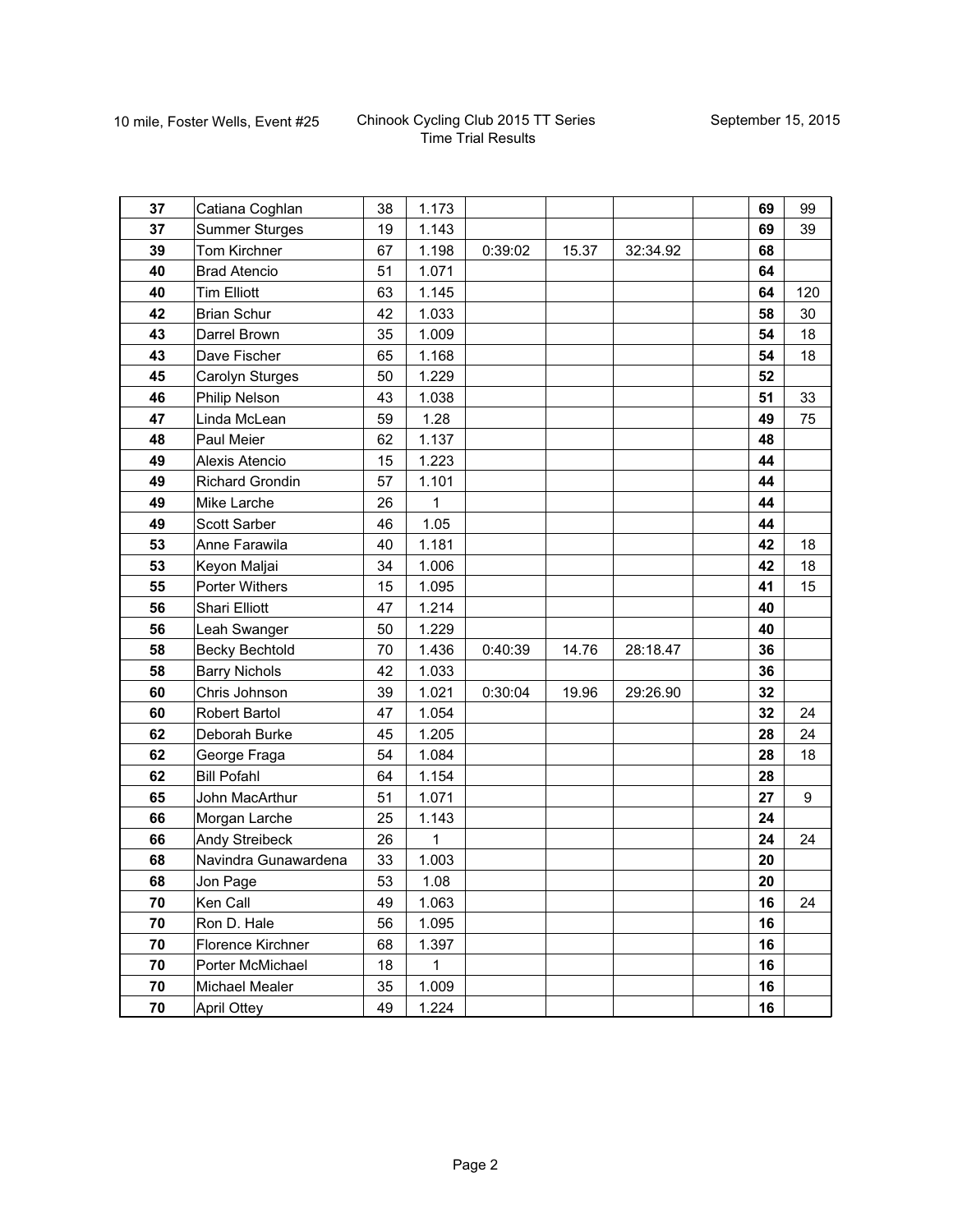| 70 | Tom Owen            | 59 | 1.112 |  | 16 |   |
|----|---------------------|----|-------|--|----|---|
| 70 | Wendy Owen          | 56 | 1.261 |  | 16 |   |
| 70 | Abigail Withers     | 14 | 1.272 |  | 16 |   |
| 79 | Peter Archambault   | 44 | 1.042 |  | 13 | 3 |
| 80 | JimaLee Painter     | 61 | 1.3   |  | 12 |   |
| 80 | Jim Willis          | 45 | 1.046 |  | 12 |   |
| 82 | Lewis Kenworthy     | 58 | 1.106 |  | 8  |   |
| 82 | Erin Plumb          | 42 | 1.19  |  | 8  |   |
| 82 | <b>Torka Poet</b>   | 49 | 1.224 |  | 8  |   |
| 82 | <b>Lance Stites</b> | 14 | 1.145 |  | 8  |   |
| 82 | Luke Sturges        | 13 | 1.2   |  | 8  |   |
| 82 | Montana Sturges     | 21 | 1     |  | 8  |   |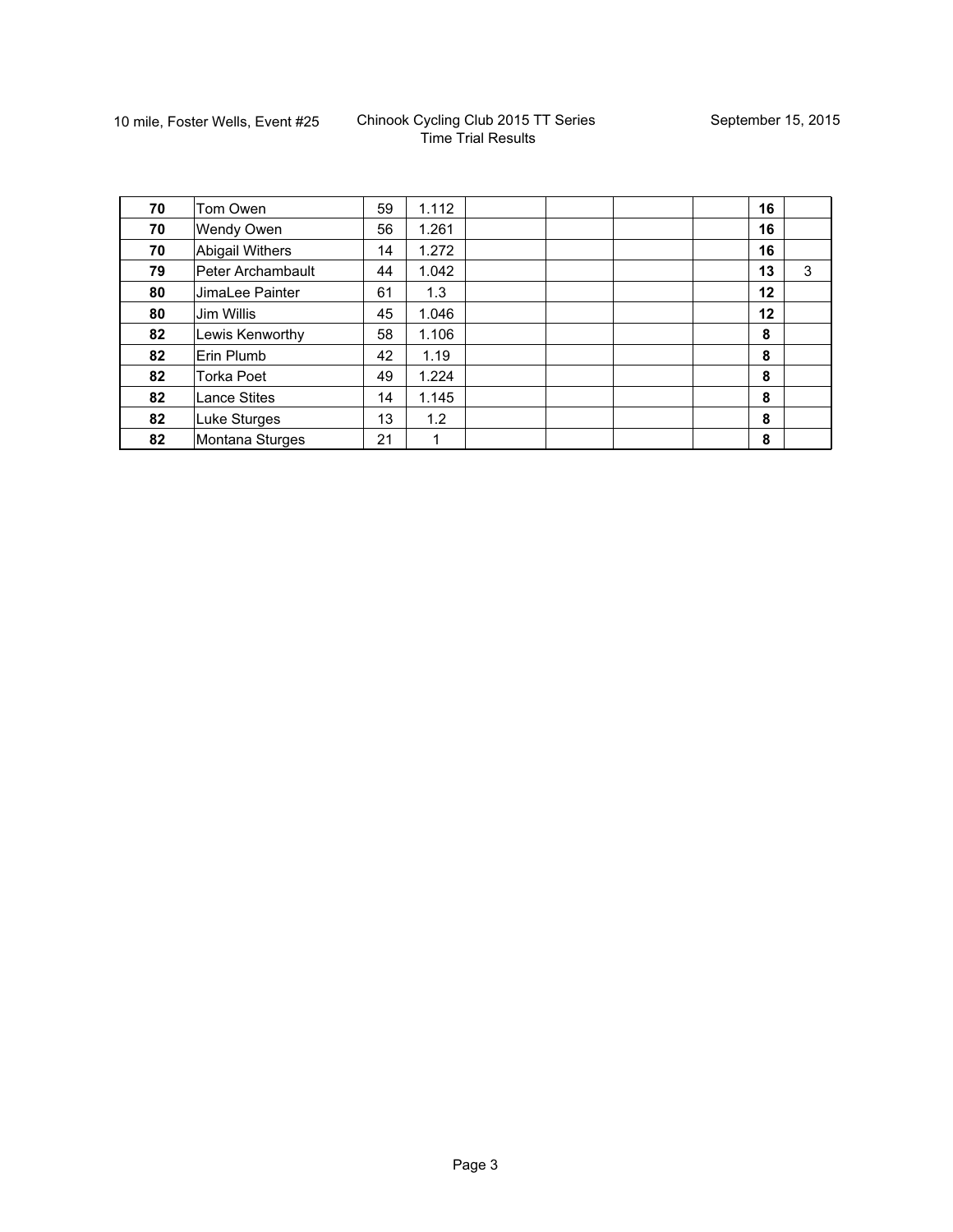| *------NAME------*    | Age | $\overline{H'Cap}$ | Τ         | Raw        | H'cap       | Place            | Pts | Pnlty   |
|-----------------------|-----|--------------------|-----------|------------|-------------|------------------|-----|---------|
|                       |     |                    | 9/15/2015 | Avg        | <b>Time</b> |                  |     |         |
|                       |     |                    | 10.0000   | <b>MPH</b> |             |                  |     |         |
|                       |     |                    |           |            |             |                  |     |         |
| Evelyn Painter        | 86  | 1.999              | 0:43:16   | 13.87      | 25:44.65    | 1                | 99  | 153     |
| <b>Ted Hohl</b>       | 53  | 1.08               | 0:25:57   | 23.12      | 26:25.67    | $\overline{2}$   | 133 | 99      |
| Steve Canaday         | 68  | 1.213              | 0:28:58   | 20.71      | 26:40.81    | 3                | 136 | 108     |
| Steve Hanson          | 43  | 1.038              | 0:24:45   | 24.24      | 26:50.64    | 4                | 105 | 111     |
| Mark Painter          | 65  | 1.168              | 0:27:02   | 22.19      | 26:56.70    | 5                | 144 | 132     |
| Jennifer Comfort      | 37  | 1.169              | 0:27:39   | 21.70      | 26:57.16    | 6                | 110 | 114     |
| <b>Brad Solbrack</b>  | 59  | 1.112              | 0:29:47   | 20.15      | 26:59.01    | $\overline{7}$   | 106 | 18      |
| Craig Groendyke       | 69  | 1.228              | 0:25:17   | 23.73      | 26:59.34    | 8                | 167 | 201     |
| Ron G. Hale           | 57  | 1.101              | 0:29:46   | 20.16      | 27:02.16    | $\boldsymbol{9}$ | 98  | 6       |
| Pat Lee               | 44  | 1.042              | 0:27:51   | 21.54      | 27:13.65    | 10               | 94  | 18      |
| lan Hoffman           | 41  | 1.029              | 0:27:51   | 21.54      | 27:15.91    |                  | 98  | $\,6\,$ |
| Pete Swanger          | 53  | 1.08               | 0:24:59   | 24.02      | 27:19.96    |                  | 138 | 126     |
| <b>Bill Hanf</b>      | 66  | 1.183              | 0:29:02   | 20.67      | 27:20.53    |                  | 124 | 84      |
| Phil Treadway         | 53  | 1.08               | 0:26:31   | 22.63      | 27:27.15    |                  | 125 | 87      |
| Lori Selby            | 54  | 1.249              | 0:27:07   | 22.13      | 27:30.64    |                  | 158 | 174     |
| Sally Shadle          | 34  | 1.159              | 0:27:20   | 21.95      | 27:35.01    |                  | 116 | 120     |
| David Painter         | 61  | 1.128              | 0:26:39   | 22.51      | 27:37.55    |                  | 140 | 120     |
| Steve Anderson        | 55  | 1.09               | 0:26:15   | 22.86      | 27:40.95    |                  | 136 | 108     |
| Diane Strycula        | 54  | 1.249              | 0:30:13   | 19.86      | 27:53.56    |                  | 137 | 111     |
| Dick Koenigs          | 70  | 1.246              | 0:27:40   | 21.69      | 27:54.26    |                  | 157 | 171     |
| <b>Becky Bechtold</b> | 70  | 1.436              | 0:40:39   | 14.76      | 28:18.47    |                  | 36  |         |
| Missi Solbrack        | 55  | 1.255              | 0:32:42   | 18.35      | 28:21.35    |                  | 115 | 69      |
| Kristin Anderson      | 57  | 1.268              | 0:30:16   | 19.82      | 28:34.18    |                  | 147 | 141     |
| Chris Johnson         | 39  | 1.021              | 0:30:04   | 19.96      | 29:26.90    |                  | 32  |         |
| Greg Turpen           | 49  | 1.063              | 0:29:24   | 20.41      | 32:27.45    |                  | 148 | 144     |
| Tom Kirchner          | 67  | 1.198              | 0:39:02   | 15.37      | 32:34.92    |                  | 68  |         |
| Chad Eder             | 41  | 1.029              | 0:34:39   | 17.32      | 35:28.41    |                  | 118 | 54      |
| John Limbaugh         | 45  | 1.046              |           |            |             |                  | 145 | 171     |
| Robert Marshall       | 71  | 1.265              |           |            |             |                  | 126 | 90      |
| Mark Sturges          | 52  | 1.076              |           |            |             |                  | 102 | $90\,$  |
| Joshua Alms           | 35  | 1.009              |           |            |             |                  | 93  | 45      |
| Steve McDuffie        | 50  | 1.067              |           |            |             |                  | 92  | 72      |
| Jack Elliott          | 14  | 1.145              |           |            |             |                  | 87  | 81      |
| Mark McLean           | 60  | 1.12               |           |            |             |                  | 84  | 144     |
| Stan McCue            | 59  | 1.112              |           |            |             |                  | 80  |         |
| <b>Aaron Stites</b>   | 39  | 1.021              |           |            |             |                  | 80  | 120     |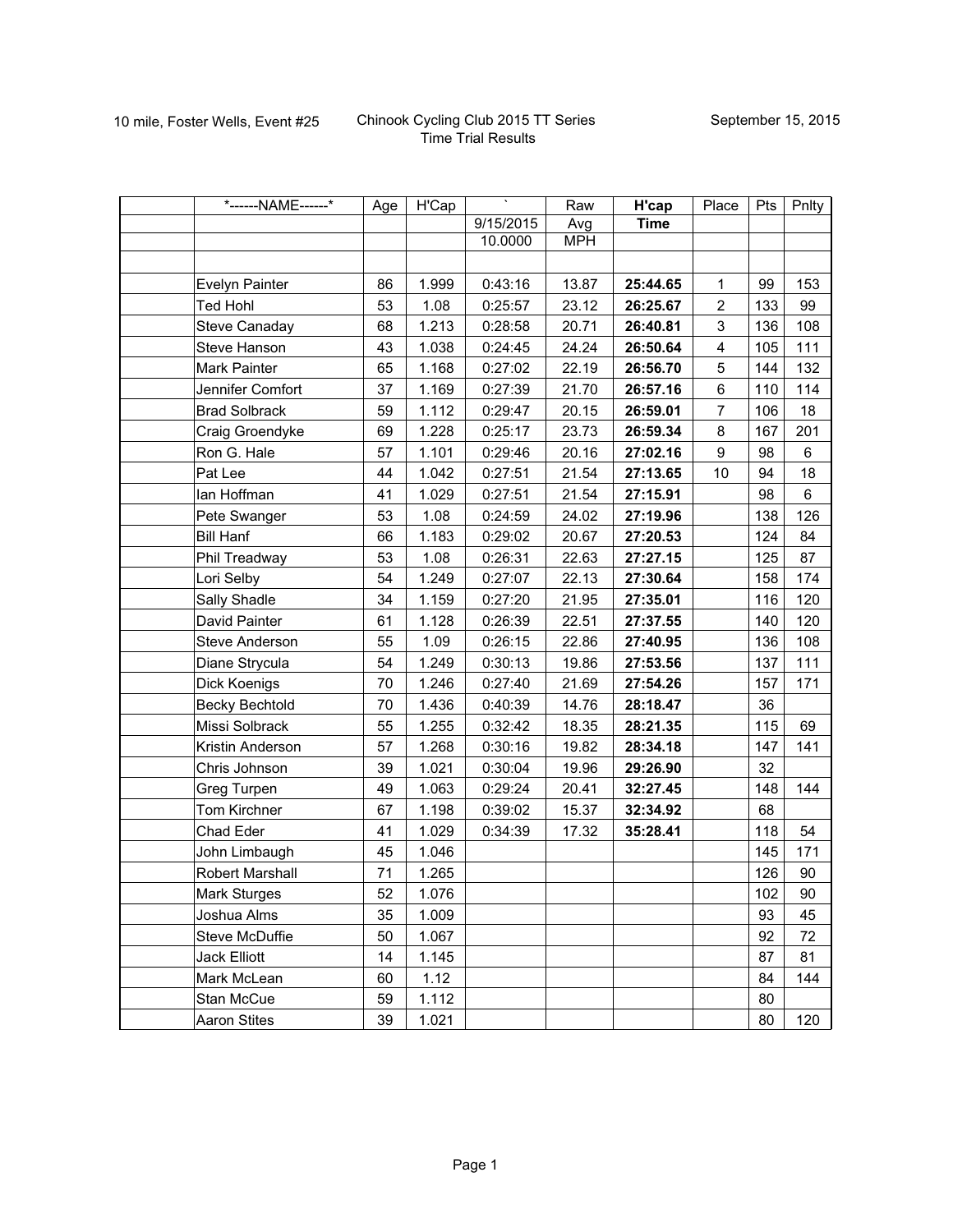| Diane Hanf             | 59 | 1.28  |  |  | 76 |     |
|------------------------|----|-------|--|--|----|-----|
| Catiana Coghlan        | 38 | 1.173 |  |  | 69 | 99  |
| <b>Summer Sturges</b>  | 19 | 1.143 |  |  | 69 | 39  |
| <b>Brad Atencio</b>    | 51 | 1.071 |  |  | 64 |     |
| <b>Tim Elliott</b>     | 63 | 1.145 |  |  | 64 | 120 |
| Darrel Brown           | 35 | 1.009 |  |  | 54 | 18  |
| Dave Fischer           | 65 | 1.168 |  |  | 54 | 18  |
| Carolyn Sturges        | 50 | 1.229 |  |  | 52 |     |
| Philip Nelson          | 43 | 1.038 |  |  | 51 | 33  |
| Linda McLean           | 59 | 1.28  |  |  | 49 | 75  |
| Paul Meier             | 62 | 1.137 |  |  | 48 |     |
| Alexis Atencio         | 15 | 1.223 |  |  | 44 |     |
| <b>Richard Grondin</b> | 57 | 1.101 |  |  | 44 |     |
| Mike Larche            | 26 | 1     |  |  | 44 |     |
| Anne Farawila          | 40 | 1.181 |  |  | 42 | 18  |
| Keyon Maljai           | 34 | 1.006 |  |  | 42 | 18  |
| Porter Withers         | 15 | 1.095 |  |  | 41 | 15  |
| <b>Shari Elliott</b>   | 47 | 1.214 |  |  | 40 |     |
| Leah Swanger           | 50 | 1.229 |  |  | 40 |     |
| <b>Barry Nichols</b>   | 42 | 1.033 |  |  | 36 |     |
| Robert Bartol          | 47 | 1.054 |  |  | 32 | 24  |
| Deborah Burke          | 45 | 1.205 |  |  | 28 | 24  |
| George Fraga           | 54 | 1.084 |  |  | 28 | 18  |
| John MacArthur         | 51 | 1.071 |  |  | 27 | 9   |
| Morgan Larche          | 25 | 1.143 |  |  | 24 |     |
| Andy Streibeck         | 26 | 1     |  |  | 24 | 24  |
| Navindra Gunawardena   | 33 | 1.003 |  |  | 20 |     |
| Jon Page               | 53 | 1.08  |  |  | 20 |     |
| Ken Call               | 49 | 1.063 |  |  | 16 | 24  |
| Ron D. Hale            | 56 | 1.095 |  |  | 16 |     |
| Florence Kirchner      | 68 | 1.397 |  |  | 16 |     |
| Porter McMichael       | 18 | 1     |  |  | 16 |     |
| Michael Mealer         | 35 | 1.009 |  |  | 16 |     |
| <b>April Ottey</b>     | 49 | 1.224 |  |  | 16 |     |
| Tom Owen               | 59 | 1.112 |  |  | 16 |     |
| Wendy Owen             | 56 | 1.261 |  |  | 16 |     |
| <b>Abigail Withers</b> | 14 | 1.272 |  |  | 16 |     |
| Peter Archambault      | 44 | 1.042 |  |  | 13 | 3   |
| JimaLee Painter        | 61 | 1.3   |  |  | 12 |     |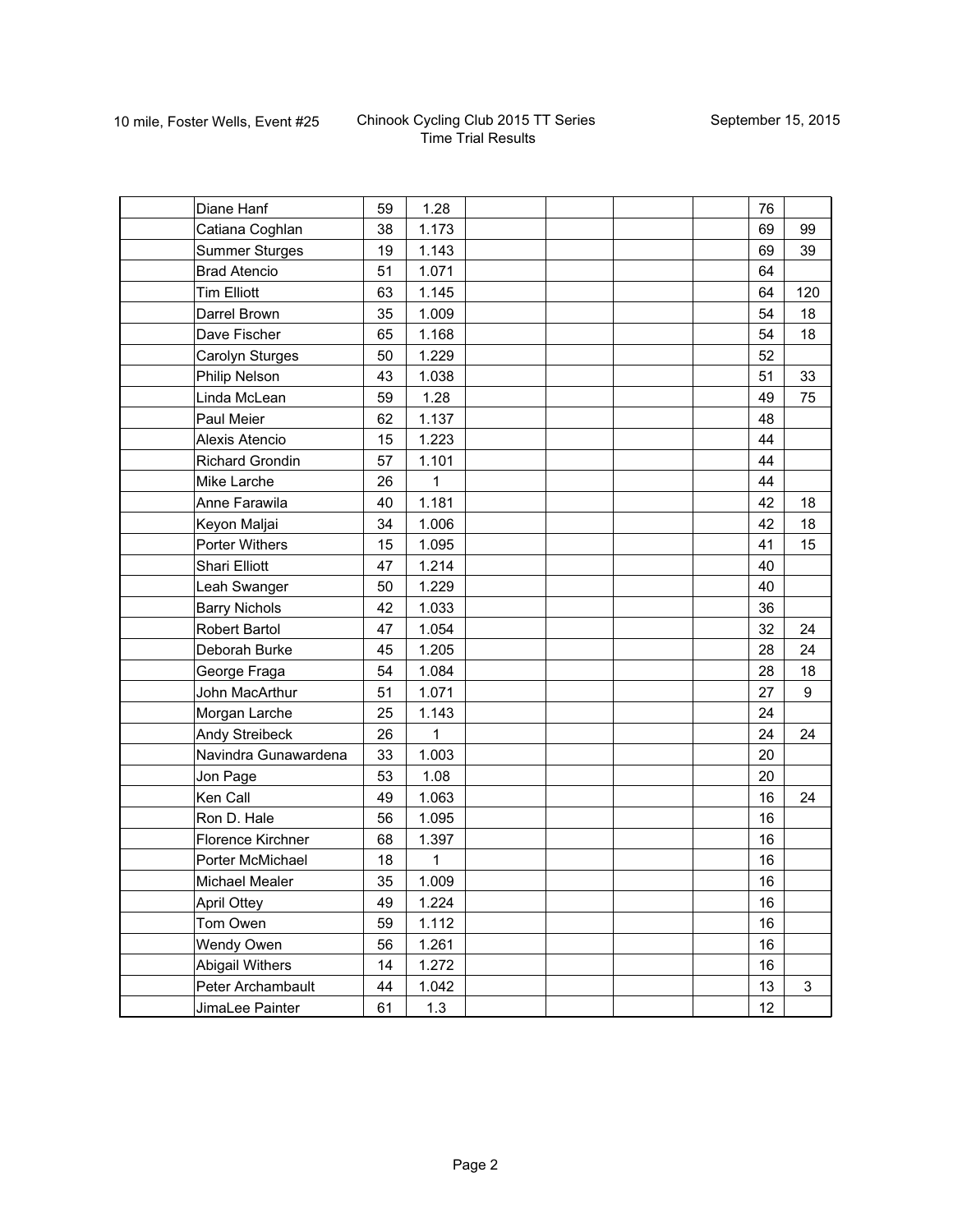| Jim Willis          | 45 | 1.046 |            |  | $12 \overline{ }$ |     |
|---------------------|----|-------|------------|--|-------------------|-----|
| Lewis Kenworthy     | 58 | 1.106 |            |  | 8                 |     |
| Erin Plumb          | 42 | 1.19  |            |  | 8                 |     |
| <b>Torka Poet</b>   | 49 | 1.224 |            |  | 8                 |     |
| <b>Lance Stites</b> | 14 | 1.145 |            |  | 8                 |     |
| Luke Sturges        | 13 | 1.2   |            |  | 8                 |     |
| Montana Sturges     | 21 |       |            |  | 8                 |     |
| Diana Spangle       | 60 | 1.29  | Free       |  | 167               | 201 |
| John Burke          | 48 | 1.059 | <b>DNF</b> |  | 103               | 117 |
| <b>Brian Schur</b>  | 42 | 1.033 |            |  | 58                | 30  |
| Scott Sarber        | 46 | 1.05  |            |  | 44                |     |
| <b>Bill Pofahl</b>  | 64 | 1.154 |            |  | 28                |     |